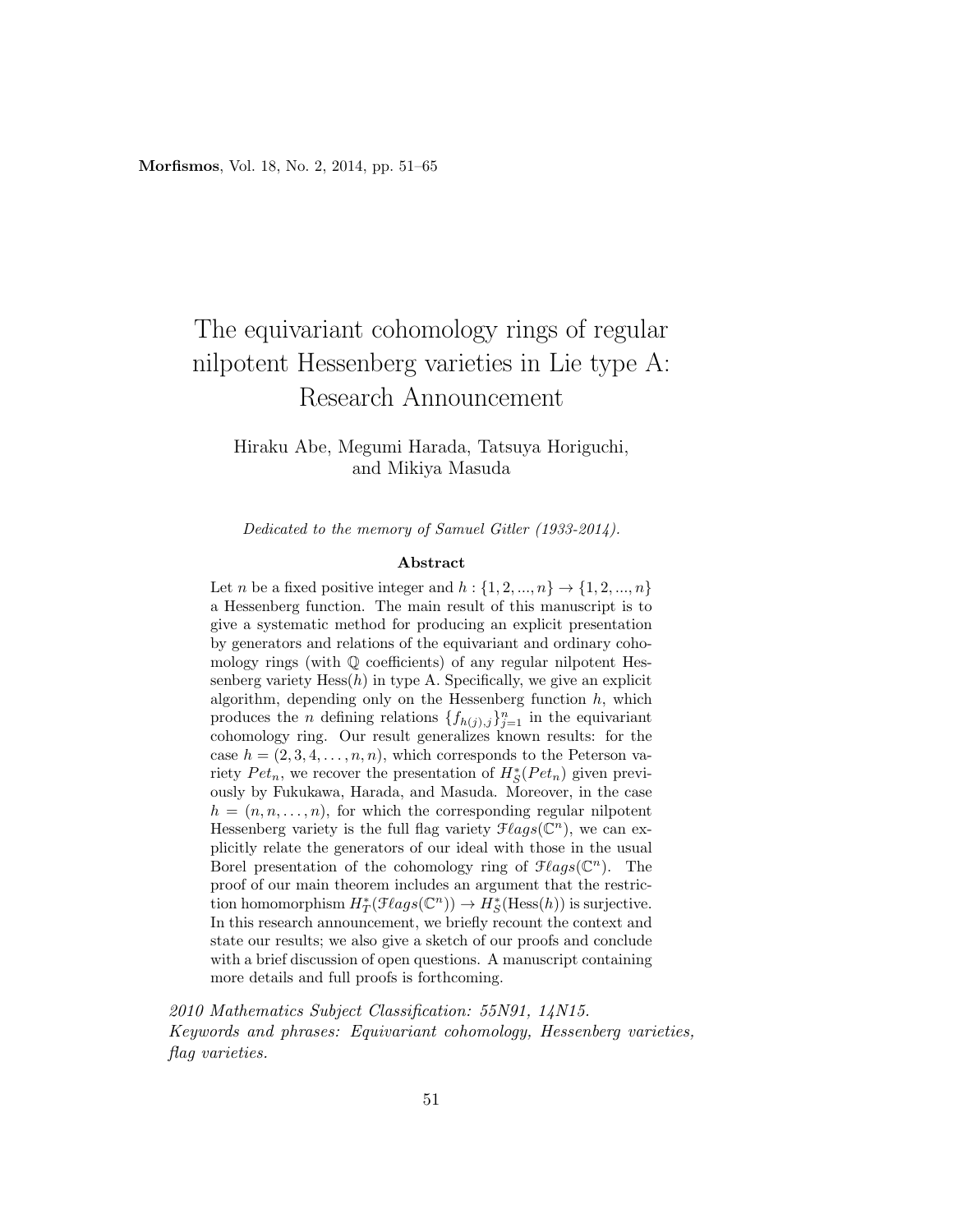## 1 Introduction

This paper is a research announcement and is a contribution to the volume dedicated to the illustrious career of Samuel Gitler. A manuscript containing full details is in preparation [1].

Hessenberg varieties (in type A) are subvarieties of the full flag variety  $\mathcal{F} \ellags(\mathbb{C}^n)$  of nested sequences of subspaces in  $\mathbb{C}^n$ . Their geometry and (equivariant) topology have been studied extensively since the late 1980s [6, 8, 7]. This subject lies at the intersection of, and makes connections between, many research areas such as: geometric representation theory [26, 14], combinatorics [12, 23], and algebraic geometry and topology [5, 20]. Hessenberg varieties also arise in the study of the quantum cohomology of the flag variety [22, 25].

The (equivariant) cohomology rings of Hessenberg varieties has been actively studied in recent years. For instance, Brion and Carrell showed an isomorphism between the equivariant cohomology ring of a regular nilpotent Hessenberg variety with the affine coordinate ring of a certain affine curve [5]. In the special case of Peterson varieties  $Pet_n$  (in type A), the second author and Tymoczko provided an explicit set of generators for  $H_S^*(Pet_n)$  and also proved a Schubert-calculus-type "Monk formula", thus giving a presentation of  $H_S^*(Pet_n)$  via generators and relations [16]. Using this Monk formula, Bayegan and the second author derived a "Giambelli formula" [3] for  $H_S^*(Pet_n)$  which then yields a simplification of the original presentation given in [16]. Drellich has generalized the results in [16] and [3] to Peterson varieties in all Lie types [10]. In another direction, descriptions of the equivariant cohomology rings of Springer varieties and regular nilpotent Hessenberg varieties in type A have been studied by Dewitt and the second author [9], the third author [18], the first and third authors [2], and Bayegan and the second author [4]. However, it has been an open question to give a general and systematic description of the equivariant cohomology rings of all regular nilpotent Hessenberg varieties [19, Introduction, page 2], to which our results provide an answer (in Lie type A).

Finally, we mention that, as a stepping stone to our main result, we can additionally prove a fact (cf. Section 4) which seems to be well-known by experts but for which we did not find an explicit proof in the literature: namely, that the natural restriction homomorphism  $H^*_T(\mathcal{F} \ellags(\mathbb{C}^n)) \to H^*_S(\text{Hess}(h))$  is surjective when  $\text{Hess}(h)$  is a regular nilpotent Hessenberg variety (of type A).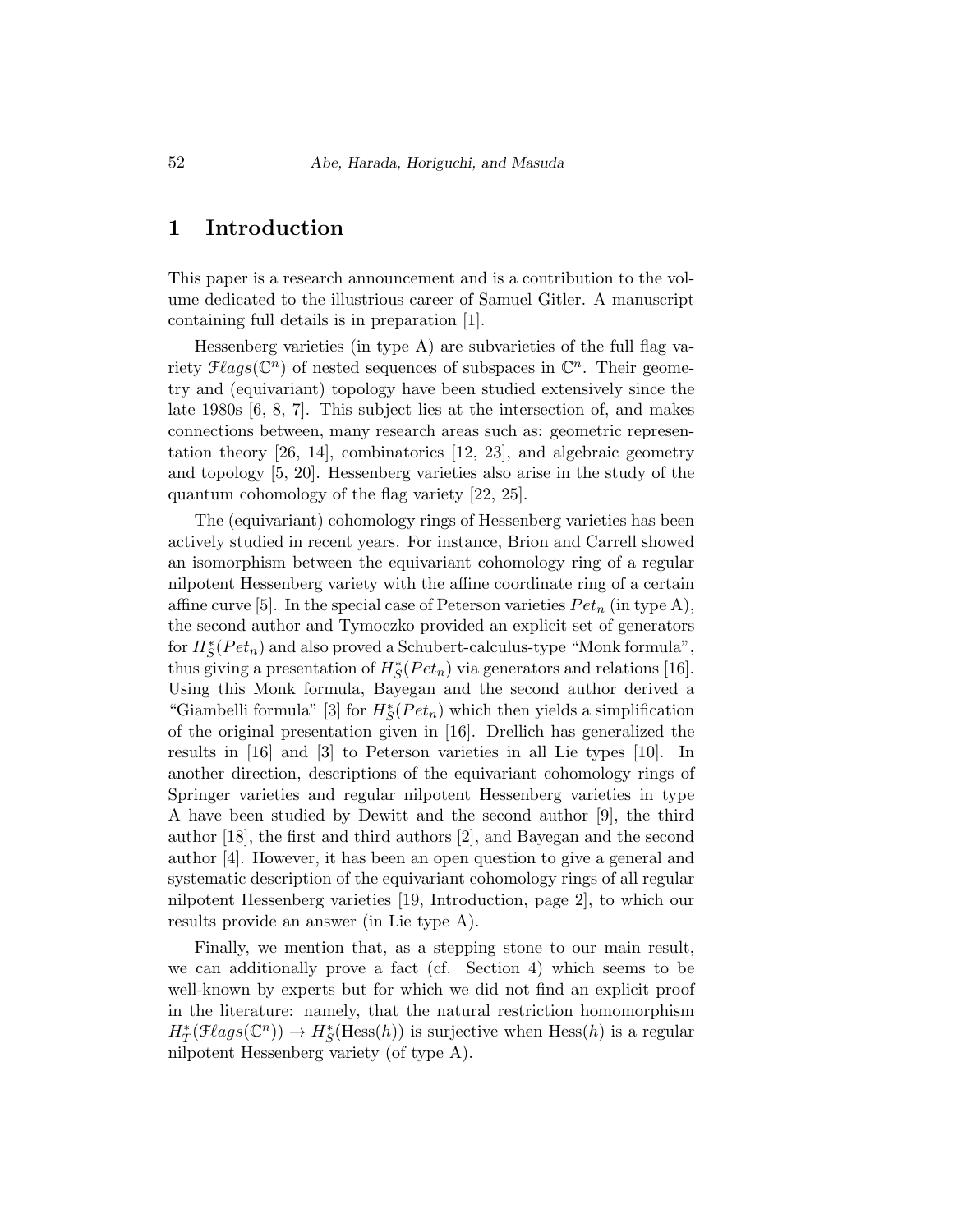# 2 Background on Hessenberg varieties

In this section we briefly recall the terminology required to understand the statements of our main results; in particular we recall the definition of a regular nilpotent Hessenberg variety, denoted  $Hess(h)$ , along with a natural  $S^1$ -action on it. In this manuscript we only discuss the Lie type A case (i.e. the  $GL(n,\mathbb{C})$  case). We also record some observations regarding the  $S^1$ -fixed points of Hess $(h)$ , which will be important in later sections.

By the flag variety we mean the homogeneous space  $GL(n,\mathbb{C})/B$ which may also be identified with

$$
\mathcal{F}lags(\mathbb{C}^n):=\{V_{\bullet}=(\{0\}\subseteq V_1\subseteq\cdots V_{n-1}\subseteq V_n=\mathbb{C}^n)\mid \dim_{\mathbb{C}}(V_i)=i\}.
$$

A Hessenberg function is a function  $h: \{1, 2, \ldots, n\} \rightarrow \{1, 2, \ldots, n\}$ satisfying  $h(i) \geq i$  for all  $1 \leq i \leq n$  and  $h(i+1) \geq h(i)$  for all  $1 \leq$  $i < n$ . We frequently denote a Hessenberg function by listing its values in sequence,  $h = (h(1), h(2), \ldots, h(n) = n)$ . Let  $N : \mathbb{C}^n \to \mathbb{C}^n$  be a linear operator. The **Hessenberg variety** (associated to  $N$  and  $h$ ) Hess $(N, h)$  is defined as the following subvariety of  $\mathcal{F} \ell agg(\mathbb{C}^n)$ :

(1) 
$$
\text{Hess}(N, h) := \{ V_{\bullet} \in \mathcal{F} \text{lags}(\mathbb{C}^n) \mid NV_i \subseteq V_{h(i)} \text{ for all } i = 1, ..., n \}
$$

$$
\subseteq \mathcal{F} \text{lags}(\mathbb{C}^n).
$$

If N is nilpotent, we say  $Hess(N, h)$  is a nilpotent Hessenberg variety, and if N is a principal nilpotent operator then  $Hess(N, h)$  is called a regular nilpotent Hessenberg variety. In this manuscript we restrict to the regular nilpotent case, and as such we denote  $Hess(N, h)$ simply as  $Hess(h)$  where N is understood to be the standard principal nilpotent operator, i.e. N has one Jordan block with eigenvalue 0.

Next recall that the following standard torus

(2) 
$$
T = \left\{ \begin{pmatrix} g_1 & & & \\ & g_2 & & \\ & & \ddots & \\ & & & g_n \end{pmatrix} \middle| g_i \in \mathbb{C}^* \ (i = 1, 2, \dots n) \right\}
$$

acts on the flag variety  $Flags(\mathbb{C}^n)$  by left multiplication. However, this T-action does not preserve the subvariety  $Hess(h)$  in general. This problem can be rectified by considering instead the action of the following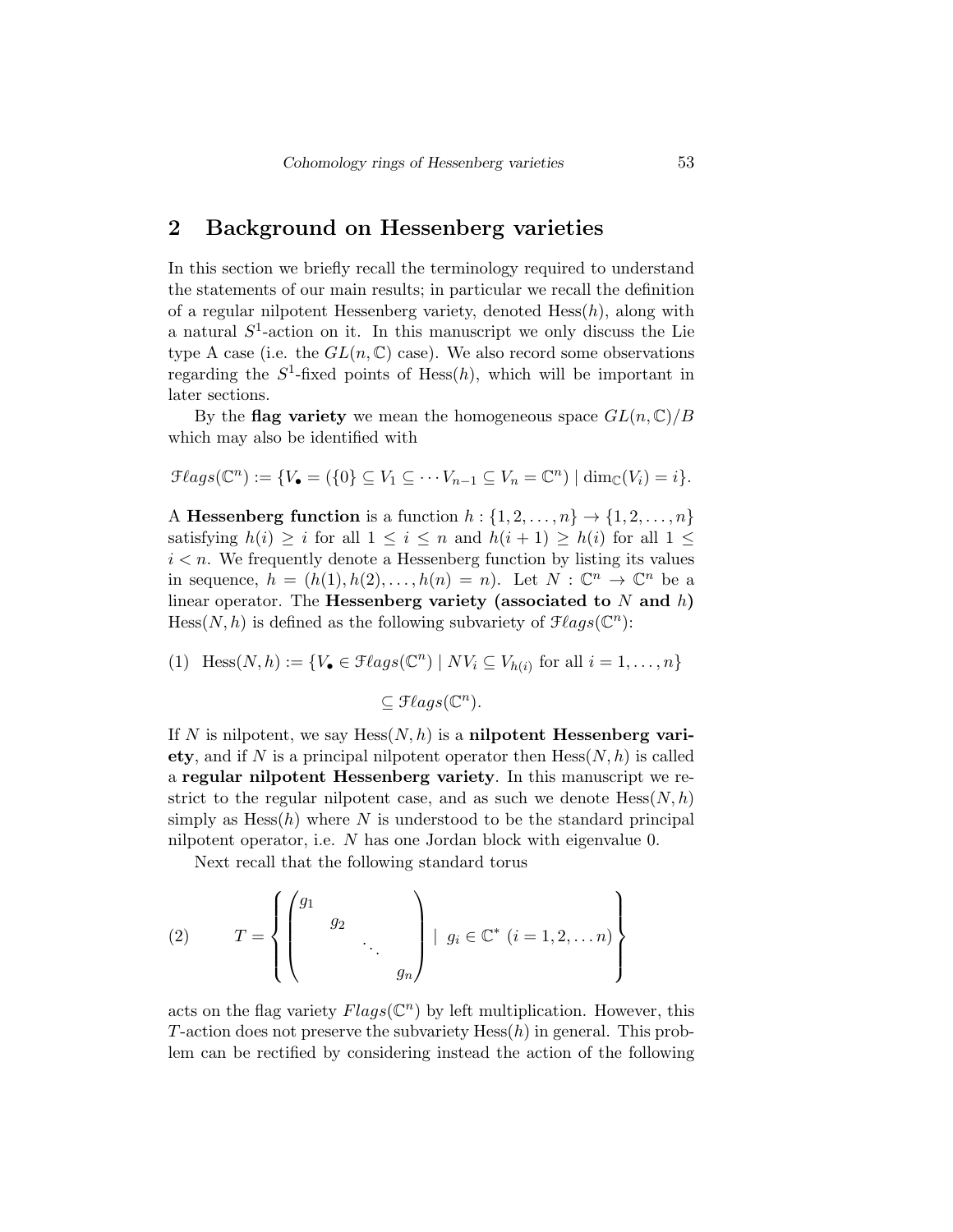circle subgroup S of T, which does preserve  $Hess(h)$  ([17, Lemma 5.1]):

(3) 
$$
S := \left\{ \begin{pmatrix} g & & & \\ & g^2 & & \\ & & \ddots & \\ & & & g^n \end{pmatrix} \middle| g \in \mathbb{C}^* \right\}.
$$

(Indeed it can be checked that  $S^{-1}NS = gN$  which implies that S preserves Hess $(h)$ .) Recall that the T-fixed points  $Flags(\mathbb{C}^n)^T$  of the flag variety  $Flags(\mathbb{C}^n)$  can be identified with the permutation group  $S_n$  on n letters. More concretely, it is straightforward to see that the T-fixed points are the set

$$
\{(\langle e_{w(1)}\rangle \subset \langle e_{w(1)}, e_{w(2)}\rangle \subset \cdots \subset \langle e_{w(1)}, e_{w(2)}, \dots, e_{w(n)}\rangle = \mathbb{C}^n) \mid w \in S_n\}
$$

where  $e_1, e_2, \ldots, e_n$  denote the standard basis of  $\mathbb{C}^n$ .

It is known that for a regular nilpotent Hessenberg variety  $Hess(h)$ we have

$$
\text{Hess}(h)^S = \text{Hess}(h) \cap (Flags(\mathbb{C}^n))^T
$$

so we may view  $Hess(h)^S$  as a subset of  $S_n$ .

### 3 Statement of the main theorem

In this section we state the main result of this paper. We first recall some notation and terminology. Let  $E_i$  denote the subbundle of the trivial vector bundle  $Flags(\mathbb{C}^n) \times \mathbb{C}^n$  over  $Flags(\mathbb{C}^n)$  whose fiber at a flag  $V_{\bullet}$  is just  $V_i$ . We denote the T-equivariant first Chern class of the line bundle  $E_i/E_{i-1}$  by  $\tilde{\tau}_i \in H^2_T(Flags(\mathbb{C}^n))$ . Let  $\mathbb{C}_i$  denote the one dimensional representation of T through the map  $T \to \mathbb{C}^*$  given by  $diag(g_1, \ldots, g_n) \mapsto g_i$ . In addition we denote the first Chern class of the line bundle  $ET \times_T \mathbb{C}_i$  over  $BT$  by  $t_i \in H^2(BT)$ . It is well-known that the  $t_1, \ldots, t_n$  generate  $H^*(BT)$  as a ring and are algebraically independent, so we may identify  $H^*(BT)$  with the polynomial ring  $\mathbb{Q}[t_1,\ldots,t_n]$  as rings. Furthermore, it is known that  $H^*_T(Flags(\mathbb{C}^n))$  is generated as a ring by the elements  $\tilde{\tau}_1, \ldots, \tilde{\tau}_n, t_1, \ldots, t_n$ . Indeed, by sending  $x_i$  to  $\tilde{\tau}_i$  and the  $t_i$  to  $t_i$  we obtain that  $H^*_T(Flags(\mathbb{C}^n))$  is isomorphic to the quotient

$$
\mathbb{Q}[x_1,\ldots,x_n,t_1,\ldots,t_n]/(e_i(x_1,\ldots,x_n)-e_i(t_1,\ldots,t_n))|1\leq i\leq n).
$$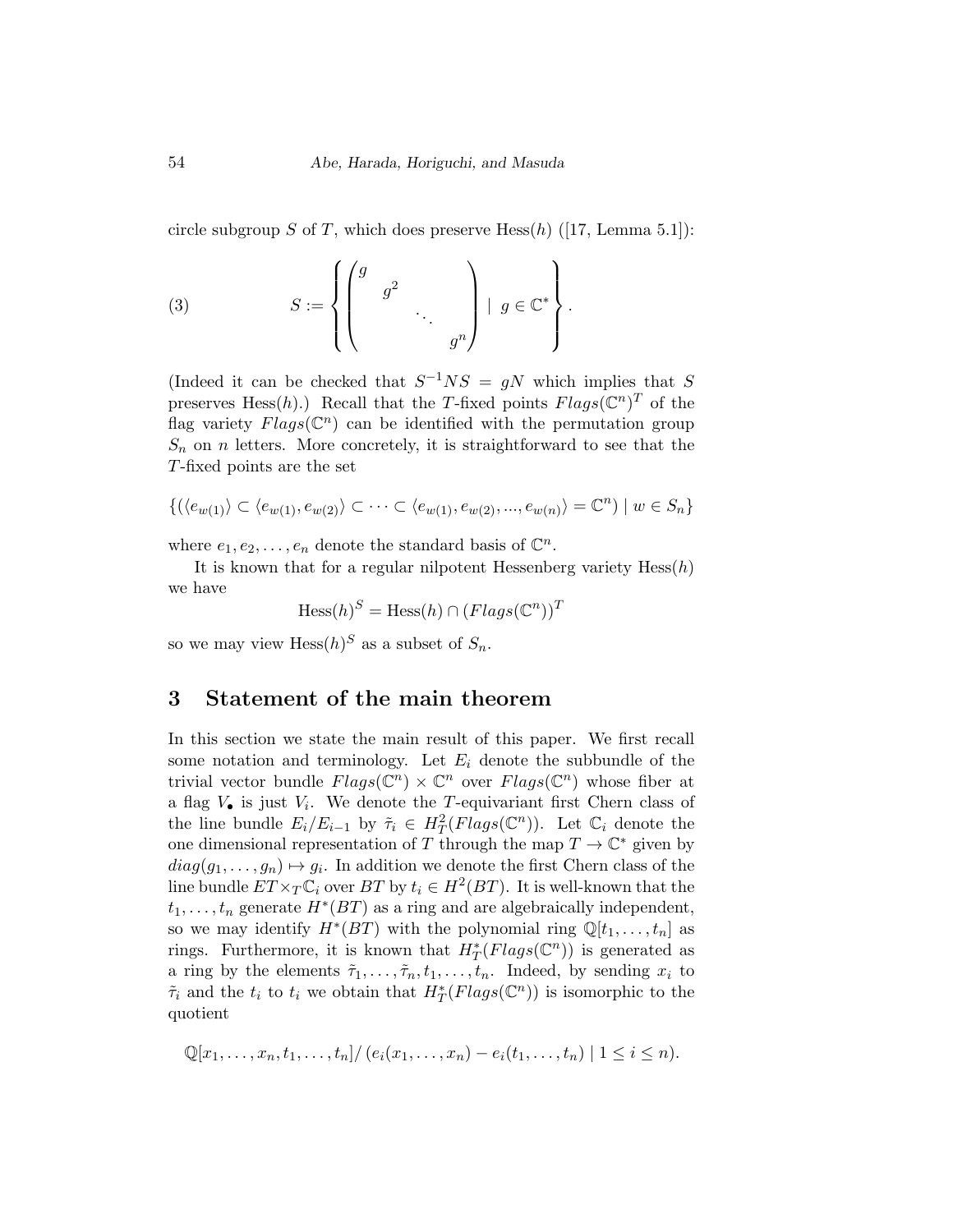Here the  $e_i$  denote the degree-i elementary symmetric polynomials in the relevant variables. In particular, since the odd cohomology of the flag variety  $Flags(\mathbb{C}^n)$  vanishes, we additionally obtain the following:

(4) 
$$
H^*(Flags(\mathbb{C}^n)) \cong \mathbb{Q}[x_1,\ldots,x_n]/(e_i(x_1,\ldots,x_n) \mid 1 \leq i \leq n).
$$

As mentioned in Section 2, in this manuscript we focus on a particular circle subgroup  $S$  of the usual maximal torus  $T$ . For this subgroup  $S$ , we denote the first Chern class of the line bundle  $ES \times_S \mathbb{C}$  over BS by  $t \in H^2(BS)$ , where by  $\mathbb C$  we mean the standard one-dimensional representation of S through the map  $S \to \mathbb{C}^*$  given by  $diag(g, g^2, \ldots, g^n) \mapsto$ g. Analogous to the identification  $H^*(BT) \cong \mathbb{Q}[t_1,\ldots,t_n]$ , we may also identify  $H^*(BS)$  with  $\mathbb{Q}[t]$  as rings.

Consider the restricion homomorphism

(5) 
$$
H^*_T(\mathcal{F} \ellags(\mathbb{C}^n)) \to H^*_S(\text{Hess}(h)).
$$

Let  $\tau_i$  denote the image of  $\tilde{\tau}_i$  under (5). We next analyze some algebraic relations satisfied by the  $\tau_i$ . For this purpose, we now introduce some polynomials  $f_{i,j} = f_{i,j}(x_1,\ldots,x_n,t) \in \mathbb{Q}[x_1,\ldots,x_n,t].$ 

First we define

(6) 
$$
p_i := \sum_{k=1}^i (x_k - kt) \quad (1 \le i \le n).
$$

For convenience we also set  $p_0 := 0$  by definition. Let  $(i, j)$  be a pair of natural numbers satisfying  $n \geq i \geq j \geq 1$ . These polynomials should be visualized as being associated to the  $(i, j)$ -th spot in an  $n \times n$  matrix. Note that by assumption on the indices, we only define the  $f_{i,j}$  for entries in the lower-triangular part of the matrix, i.e. the part at or below the diagonal. The definition of the  $f_{i,j}$  is inductive, beginning with the case when  $i = j$ , i.e. the two indices are equal. In this case we make the following definition:

$$
(7) \t f_{j,j} := p_j \t (1 \le j \le n).
$$

Now we proceed inductively for the rest of the  $f_{i,j}$  as follows: for  $(i, j)$ with  $n \geq i > j \geq 1$  we define:

(8) 
$$
f_{i,j} := f_{i-1,j-1} + (x_j - x_i - t) f_{i-1,j}.
$$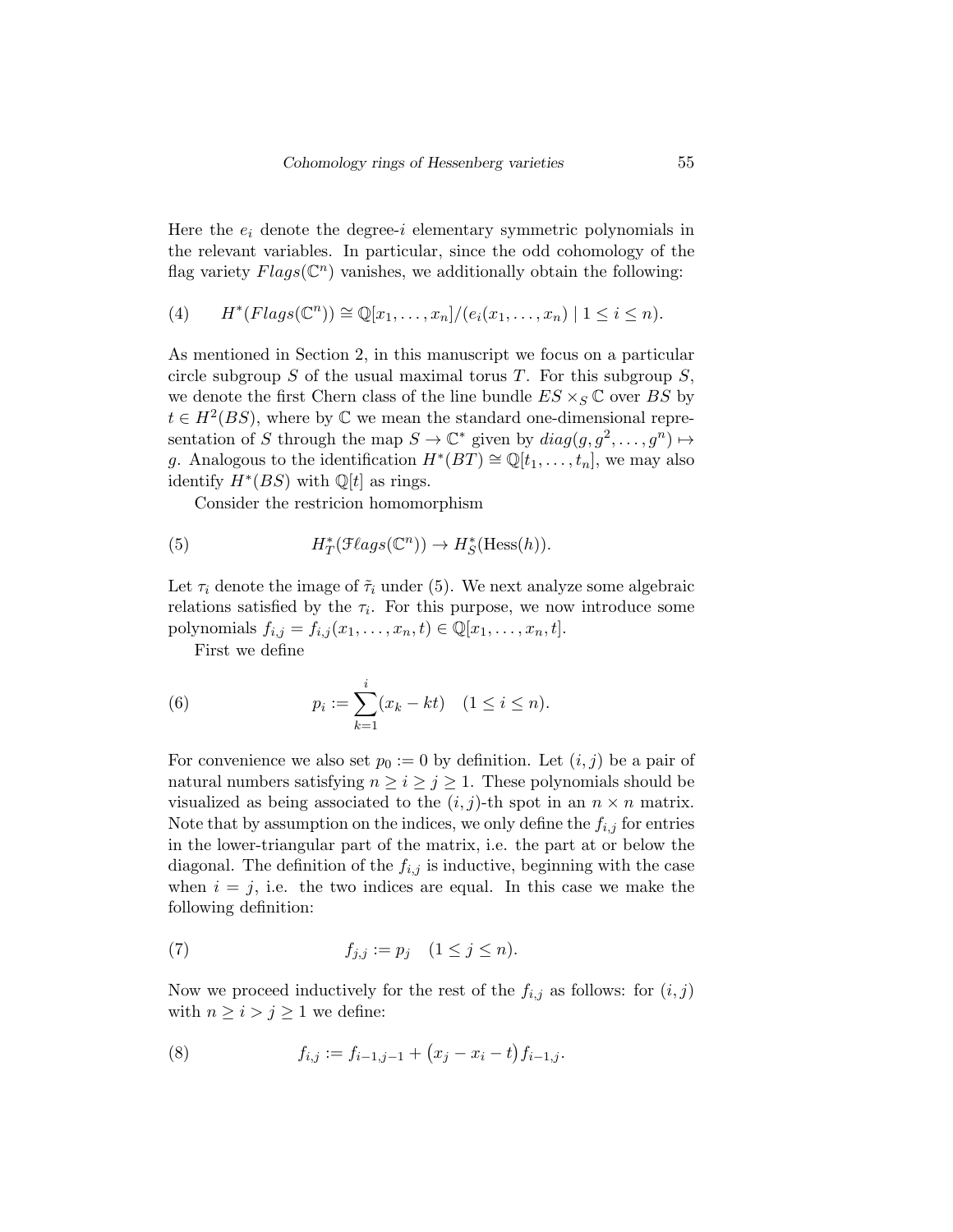Again for convenience we define  $f_{*,0} := 0$  for any  $*$ . Informally, we may visualize each  $f_{i,j}$  as being associated to the lower-triangular  $(i, j)$ -th entry in an  $n \times n$  matrix, as follows:

(9) 
$$
\begin{pmatrix} f_{1,1} & 0 & \cdots & \cdots & 0 \\ f_{2,1} & f_{2,2} & 0 & \cdots & \\ f_{3,1} & f_{3,2} & f_{3,3} & \cdots & \\ \vdots & \vdots & \ddots & \vdots & \\ f_{n,1} & f_{n,2} & \cdots & f_{n,n} \end{pmatrix}
$$

To make the discussion more concrete, we present an explicit example.

**Example 1.** Suppose  $n = 4$ . Then the  $f_{i,j}$  have the following form.  $f_{i,i} = p_i \ (1 \leq i \leq 4)$  $f_{2,1} = (x_1 - x_2 - t)p_1$  $f_{3,2} = (x_1 - x_2 - t)p_1 + (x_2 - x_3 - t)p_2$  $f_{4,3} = (x_1 - x_2 - t)p_1 + (x_2 - x_3 - t)p_2 + (x_3 - x_4 - t)p_3$  $f_{3,1} = (x_1 - x_3 - t)(x_1 - x_2 - t)p_1$  $f_{4,2} = (x_1 - x_3 - t)(x_1 - x_2 - t)p_1 + (x_2 - x_4 - t)\{(x_1 - x_2 - t)p_1 + (x_2 - t)p_2\}$  $x_3 - t)p_2$  $f_{4,1} = (x_1 - x_4 - t)(x_1 - x_3 - t)(x_1 - x_2 - t)p_1$ 

For general *n*, the polynomials  $f_{i,j}$  for each  $(i, j)$ -th entry in the matrix (9) above can also be expressed in a closed formula in terms of certain polynomials  $\Delta_{i,j}$  for  $i \geq j$  which are determined inductively, starting on the main diagonal. As for the  $f_{i,j}$ , we think of  $\Delta_{i,j}$  for  $i \geq j$  as being associated to the  $(i, j)$ -th box in an  $n \times n$  matrix. In what follows, for  $0 < k \leq n-1$ , we refer to the lower-triangular matrix entries in the  $(i, j)$ -th spots where  $i - j = k$  as the k-th lower diagonal. (Equivalently, the  $k$ -th lower diagonal is the "usual" diagonal of the lower-left  $(n - k) \times (n - k)$  submatrix.) The usual diagonal is the 0-th lower diagonal in this terminology. We now define the  $\Delta_{i,j}$  as follows.

- 1. First place the linear polynomial  $x_i it$  in the *i*-th entry along the 0-th lower (i.e. main) diagonal, so  $\Delta_{i,i} := x_i - it$ .
- 2. Suppose that  $\Delta_{i,j}$  for the  $(k-1)$ -st lower diagonal have already been defined. Let  $(i, j)$  be on the k-th lower diagonal, so  $i - j = k$ . Define

$$
\Delta_{i,j} := \left(\sum_{\ell=1}^j \Delta_{i-j+\ell-1,\ell}\right) (x_j - x_i - t).
$$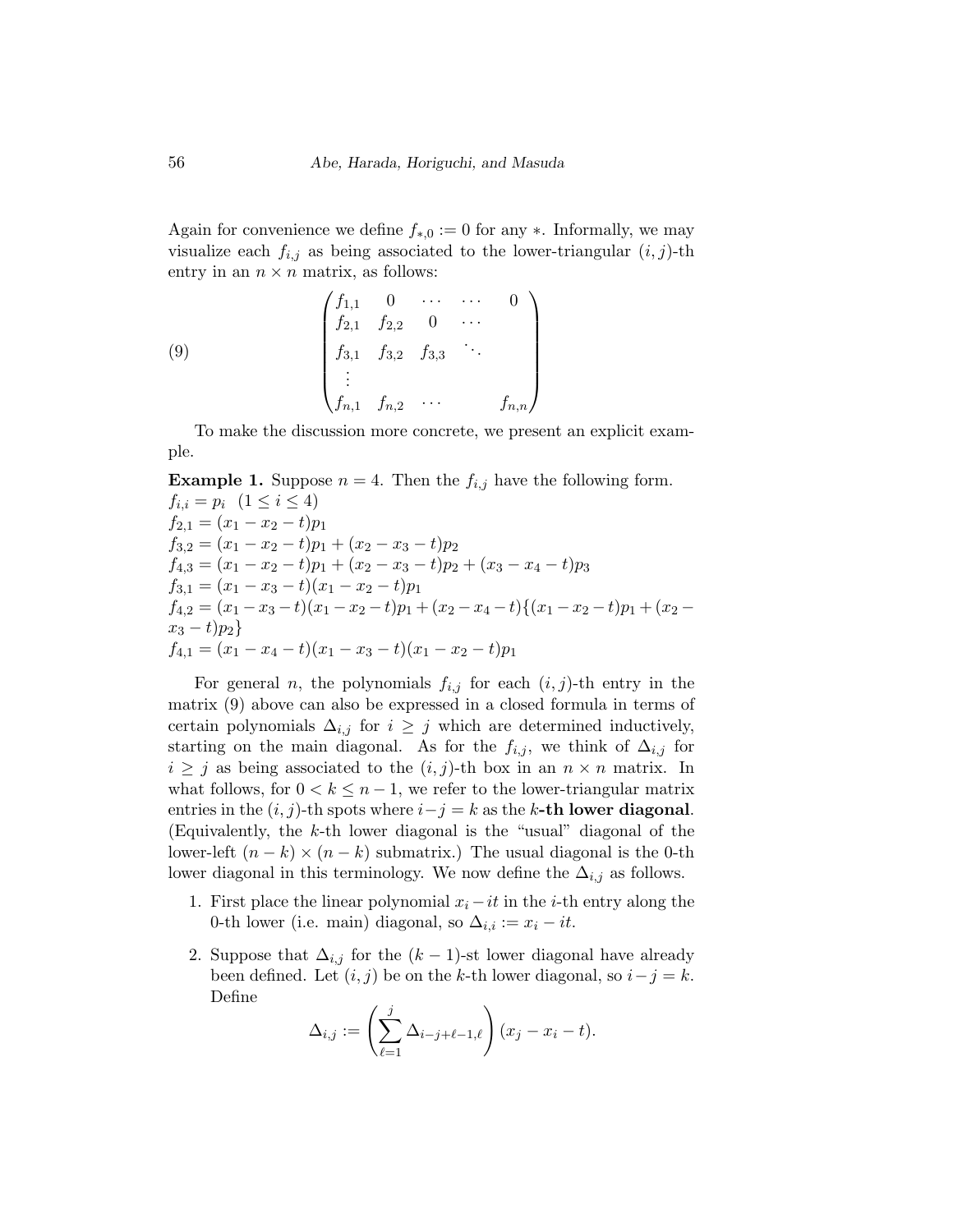In words, this means the following. Suppose  $k = i - j > 0$ . Then  $\Delta_{i,j}$ is the product of  $(x_i - x_i - t)$  with the sum of the entries in the boxes which are in the "diagonal immediately above the  $(i, j)$  box" (i.e. the boxes which are in the  $(k-1)$ -st lower diagonal), but we omit any boxes to the right of the  $(i, j)$  box (i.e. in columns  $j + 1$  or higher). Finally, the polynomial  $f_{i,j}$  is obtained by taking the sum of the entries in the  $(i, j)$ -th box and any boxes "to its left" in the same lower diagonal. More precisely,

(10) 
$$
f_{i,j} = \sum_{k=1}^{j} \Delta_{i-j+k,k}.
$$

We are now ready to state our main result.

**Theorem 3.1.** Let n be a positive integer and  $h : \{1, 2, ..., n\} \rightarrow$  $\{1, 2, \ldots, n\}$  a Hessenberg function. Let Hess $(h) \subset \mathcal{F}(\mathit{ags}(\mathbb{C}^n))$  denote the corresponding regular nilpotent Hessenberg variety equipped with the circle S-action described above. Then the restriction map

$$
H^*_T(\mathcal{F} \ellags(\mathbb{C}^n)) \to H^*_S(\text{Hess}(h))
$$

is surjective. Moreover, there is an isomorphism of  $\mathbb{Q}[t]$ -algebras

$$
H_S^*(\text{Hess}(h)) \cong \mathbb{Q}[x_1,\ldots,x_n,t]/I(h)
$$

sending  $x_i$  to  $\tau_i$  and t to t and we identify  $H^*(BS) = \mathbb{Q}[t]$ . Here the *ideal*  $I(h)$  *is defined by* 

(11) 
$$
I(h) := (f_{h(j),j} \mid 1 \leq j \leq n).
$$

We can also describe the ideal  $I(h)$  defined in (11) as follows. Any Hessenberg function  $h: \{1, 2, \ldots, n\} \to \{1, 2, \ldots, n\}$  determines a subspace of the vector space  $M(n \times n, \mathbb{C})$  of matrices as follows: an  $(i, j)$ -th entry is required to be 0 if  $i > h(j)$ . If we represent a Hessenberg function h by listing its values  $(h(1), h(2), \dots, h(n))$ , then the Hessenberg subspace can be described in words as follows: the first column (starting from the left) is allowed  $h(1)$  non-zero entries (starting from the top), the second column is allowed  $h(2)$  non-zero entries, et cetera. For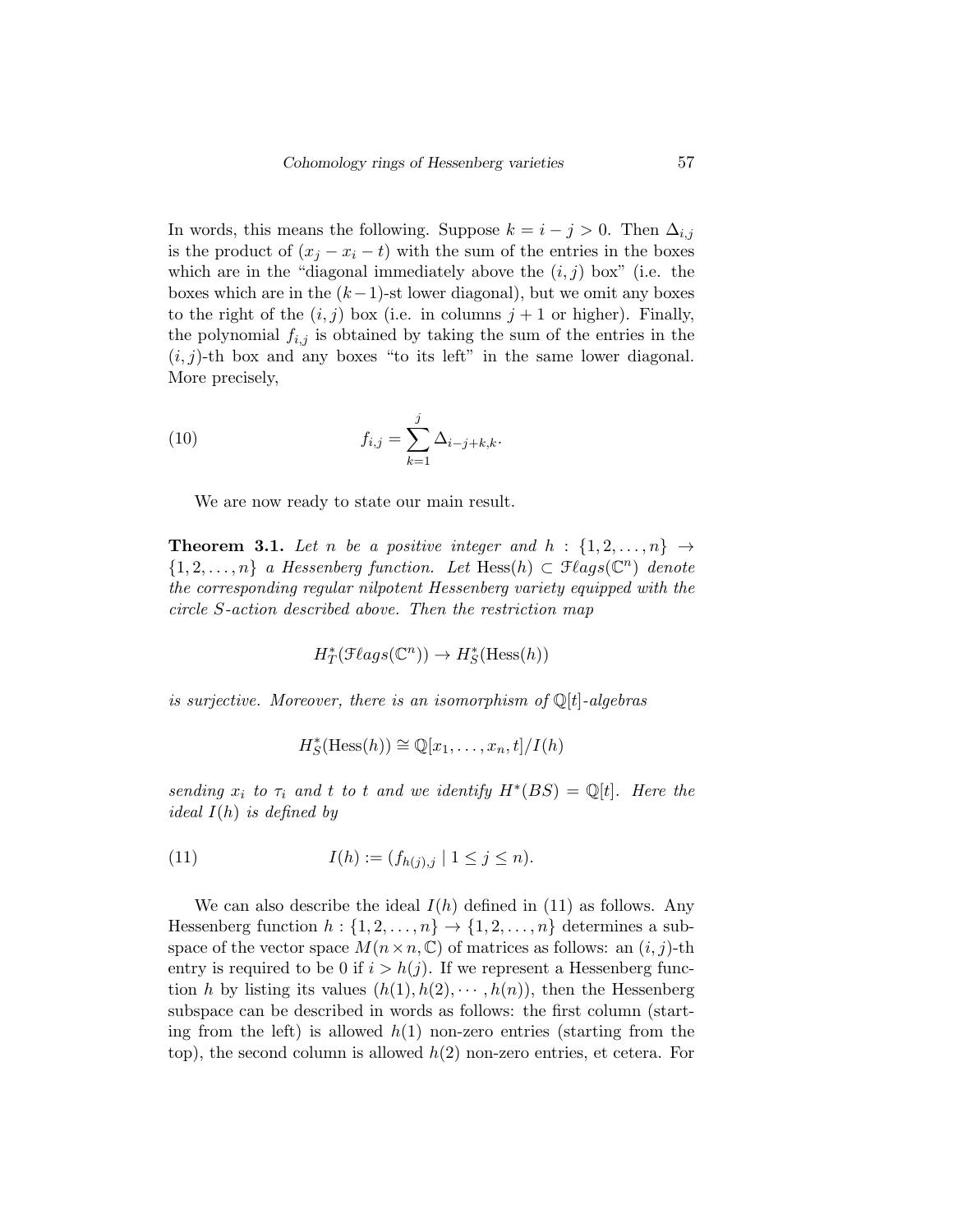example, if  $h = (3, 3, 4, 5, 7, 7, 7)$  then the Hessenberg subspace is

$$
\left\{\begin{pmatrix} \star & \star & \star & \star & \star & \star \\ \star & \star & \star & \star & \star & \star & \star \\ \star & \star & \star & \star & \star & \star & \star \\ 0 & 0 & \star & \star & \star & \star & \star \\ 0 & 0 & 0 & \star & \star & \star & \star \\ 0 & 0 & 0 & \star & \star & \star & \star \\ 0 & 0 & 0 & 0 & \star & \star & \star \end{pmatrix}\right\} \subseteq M(7 \times 7, \mathbb{C}).
$$

Then, using the association of the polynomials  $f_{i,j}$  with the  $(i, j)$ -th entry of the matrix  $(9)$ , the ideal  $I(h)$  can be described as being "generated by the  $f_{i,j}$  in the boxes at the bottom of each column in the Hessenberg space". For instance, in the  $h = (3, 3, 4, 5, 7, 7, 7)$  example above, the generators are  $\{f_{3,1}, f_{3,2}, f_{4,3}, f_{5,4}, f_{7,5}, f_{7,6}, f_{7,7}\}.$ 

Our main result generalizes previous known results.

**Remark 1.** Consider the special case  $h = (2, 3, \ldots, n, n)$ . In this case the corresponding regular nilpotent Hessenberg variety has been wellstudied and it is called a **Peterson variety**  $Pet_n$  (of type A). Our result above is a generalization of the result in [11] which gives a presentation of  $H_S^*(Pet_n)$ . Indeed, for  $1 \leq j \leq n-1$ , we obtain from (8) and (6) that

$$
f_{j+1,j} = f_{j,j-1} + (x_j - x_{j+1} - t) f_{j,j}
$$
  
=  $f_{j,j-1} + (-p_{j-1} + 2p_j - p_{j+1} - 2t)p_j$ 

and since  $f_{n,n} = p_n$  we have

$$
H_S^*(Pet_n) \cong \mathbb{Q}[x_1, \dots, x_n, t]
$$
  
\n
$$
/(f_{j,j-1} + (-p_{j-1} + 2p_j - p_{j+1} - 2t)p_j, p_n | 1 \le j \le n - 1)
$$
  
\n
$$
= \mathbb{Q}[x_1, \dots, x_n, t]
$$
  
\n
$$
/((-p_{j-1} + 2p_j - p_{j+1} - 2t)p_j, p_n | 1 \le j \le n - 1)
$$
  
\n
$$
\cong \mathbb{Q}[p_1, \dots, p_{n-1}, t]
$$
  
\n
$$
/((-p_{j-1} + 2p_j - p_{j+1} - 2t)p_j | 1 \le j \le n - 1)
$$

which agrees with [11]. (Note that we take by convention  $p_0 = p_n = 0.$ )

The main theorem above also immediately yields a computation of the ordinary cohomology ring. Indeed, since the odd degree cohomology groups of Hess $(h)$  vanish [29], by setting  $t = 0$  we obtain the ordinary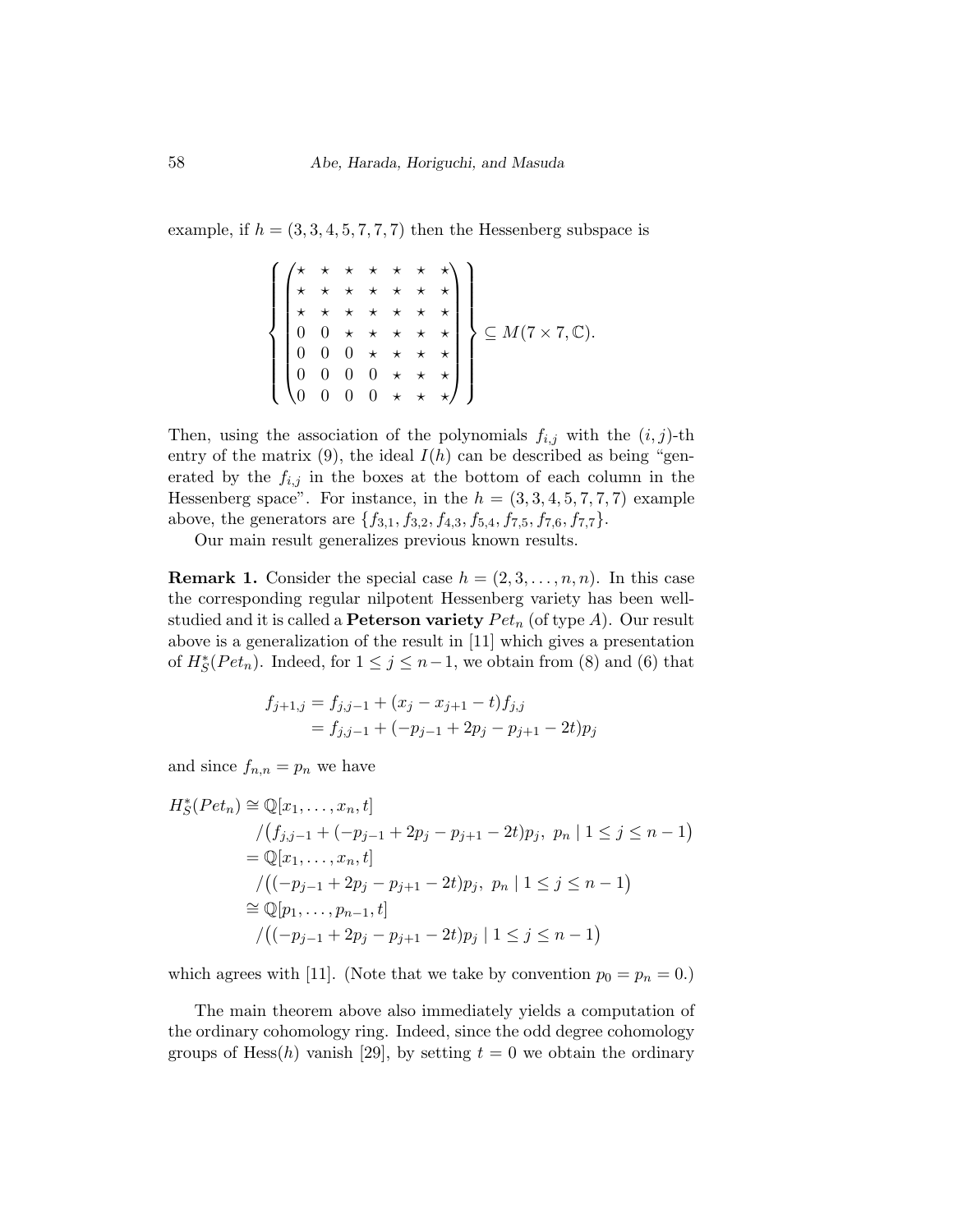cohomology. Let  $f_{i,j} := f_{i,j}(x, t = 0)$  denote the polynomials in the variables  $x_i$  obtained by setting  $t = 0$ . A computation then shows that

$$
\check{f}_{i,j} = \sum_{k=1}^{j} x_k \prod_{\ell=j+1}^{i} (x_k - x_{\ell}).
$$

(For the case  $i = j$  we take by convention  $\prod_{\ell=j+1}^{i} (x_k - x_\ell) = 1$ .) We have the following.

Corollary 3.2. Let the notation be as above. There is a ring isomorphism

$$
H^*(\text{Hess}(h)) \cong \mathbb{Q}[x_1,\ldots,x_n]/\check{I}(h)
$$

where  $\check{I}(h) := (\check{f}_{h(j),j} \mid 1 \leq j \leq n).$ 

**Remark 2.** Consider the special case  $h = (n, n, \ldots, n)$ . In this case the condition in (1) is vacuous and the associated regular nilpotent Hessenberg variety is the full flag variety  $\mathcal{F} \ell agg(\mathbb{C}^n)$ . In this case we can explicitly relate the generators  $\check{f}_{h(j)=n,j}$  of our ideal  $\check{I}(h) = \check{I}(n, n, \ldots, n)$ with the power sums  $p_r(x) = p_r(x_1,...,x_n) := \sum_{k=1}^n x_k^r$ , thus relating our presentation with the usual Borel presentation as in (4), see e.g. [13]. More explicitly, for r be an integer,  $1 \leq r \leq n$ , define

$$
\mathsf{q}_r(x) = \mathsf{q}_r(x_1, \dots, x_n) := \sum_{k=1}^{n+1-r} x_k \prod_{\ell=n+2-r}^n (x_k - x_\ell).
$$

Note that by definition  $q_r(x) = \check{f}_{n,n+1-r}$  so these are the generators of  $\check{I}(n, n, \ldots, n)$ . The polynomials  $q_r(x)$  and the power sums  $p_r(x)$  can then be shown to satisfy the relations

(12) 
$$
\mathsf{q}_r(x) = \sum_{i=0}^{r-1} (-1)^i e_i(x_{n+2-r}, \dots, x_n) \mathsf{p}_{r-i}(x).
$$

**Remark 3.** In the usual Borel presentation of  $H^*(\mathcal{F}lags(\mathbb{C}^n))$ , the ideal I of relations is taken to be generated by the elementary symmetric polynomials. The power sums  $p_r$  generate this ideal I when we consider the cohomology with Q coefficients, but this is not true with  $\mathbb Z$  coefficients. Thus our main Theorem 3.1 does not hold with  $\mathbb Z$  coefficients in the case when  $h = (n, n, \ldots, n)$ , suggesting that there is some subtlety in the relationship between the choice of coefficients and the choice of generators of the ideal  $I(h)$ .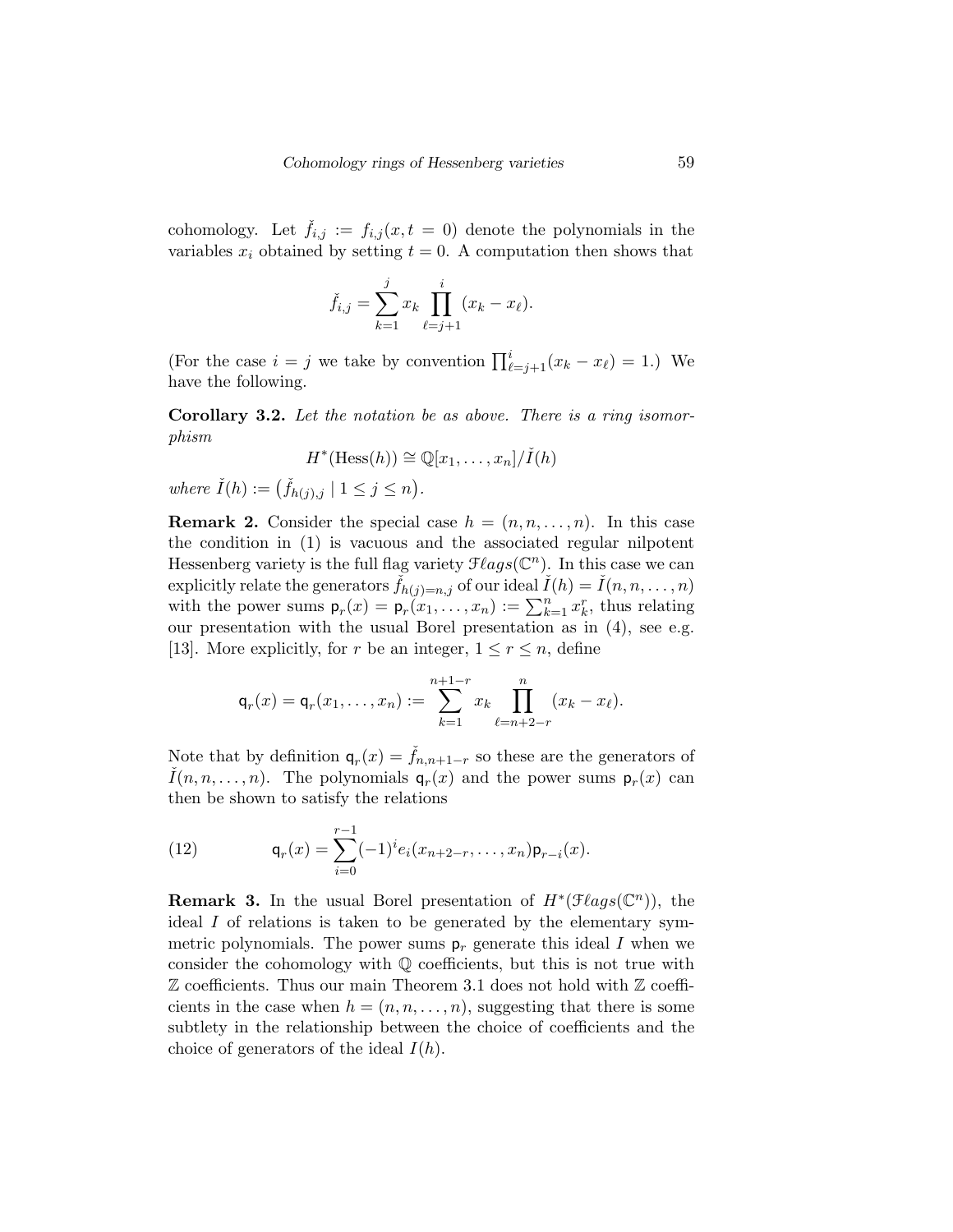### 4 Sketch of the proof of the main theorem

We now sketch the outline of the proof of the main result (Theorem 3.1) above. As a first step, we show that the elements  $\tau_i$  satisfy the relations  $f_{h(i),j} = f_{h(i),j}(\tau_1,\ldots,\tau_n,t) = 0$ . The main technique of this part of the proof is (equivariant) localization, i.e. the injection

(13) 
$$
H_S^*(\text{Hess}(h)) \to H_S^*(\text{Hess}(h)^S).
$$

Specifically, we show that the restriction  $f_{h(j),j}(w)$  of each  $f_{h(j),j}$  to an S-fixed point  $w \in Hess(h)^S$  is equal to 0; by the injectivity of (13) this then implies that  $f_{h(j),j} = 0$  as desired. This part of the argument is rather long and requires a technical inductive argument based on a particular choice of total ordering on  $Hess(h)^S$  which refines a certain natural partial order on Hessenberg functions. Once we show  $f_{h(j),j} = 0$ for all j, we obtain a well-defined ring homomorphism which sends  $x_i$ to  $\tau_i$  and t to t:

(14) 
$$
\varphi_h : \mathbb{Q}[x_1,\ldots,x_n,t]/(f_{h(j),j} \mid 1 \leq j \leq n) \to H_S^*(\text{Hess}(h)).
$$

We then show that the two sides of (14) have identical Hilbert series. This part of the argument is rather straightforward, following the techniques used in e.g. [11].

The next key step in our proof of Theorem 3.1 relies on the following two key ideas: firstly, we use our knowledge of the special case where the Hessenberg function h is  $h = (n, n, \ldots, n)$ , for which the associated regular nilpotent Hessenberg variety is the full flag variety  $\mathcal{F} \ell agg(\mathbb{C}^n)$ , and secondly, we consider localizations of the rings in question with respect to  $R := \mathbb{Q}[t] \setminus \{0\}$ . For the following, for  $h = (n, n, \ldots, n)$  we let  $\mathcal{H} := \text{Hess}(h = (n, n, \dots, n)) = \mathcal{F} \ellags(\mathbb{C}^n)$  denote the full flag variety and let I denote the associated ideal  $I(n, n, \ldots, n)$ . In this case we know that the map  $\varphi := \varphi_{(n,n,...,n)}$  is surjective since the Chern classes  $\tau_i$  are known to generate the cohomology ring of  $\mathcal{F} \ellags(\mathbb{C}^n)$ . Since the Hilbert series of both sides are identical, we then know that  $\varphi$  is an isomorphism.

The following commutative diagram is crucial for the remainder of the argument.

$$
R^{-1}(\mathbb{Q}[x_1,\ldots,x_n,t]/I) \xrightarrow{\qquad R^{-1}\varphi} R^{-1}H_S^*(\mathfrak{H}) \xrightarrow{\qquad \qquad} R^{-1}H_S^*(\mathfrak{H}^S)
$$
  
\n
$$
\downarrow^{\text{surj}} \qquad \qquad \downarrow^{\qquad \qquad \downarrow^{\text{surj}}} \qquad \qquad \downarrow^{\text{surj}}
$$
  
\n
$$
R^{-1}(\mathbb{Q}[x_1,\ldots,x_n,t]/I(h)) \xrightarrow{R^{-1}\varphi_h} R^{-1}H_S^*(\text{Hess}(h)) \xrightarrow{\qquad \qquad \cong} R^{-1}H_S^*(\text{Hess}(h)^S).
$$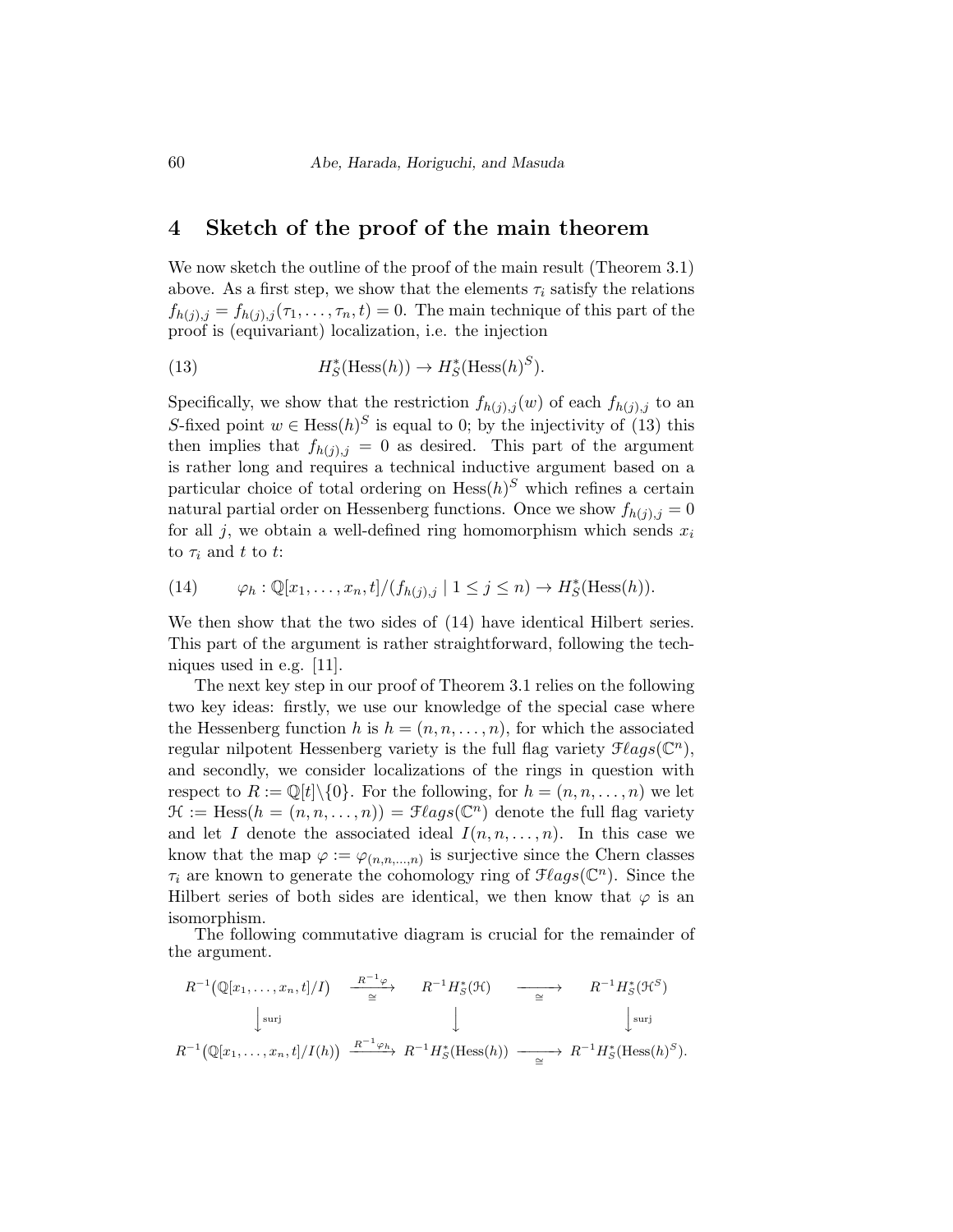The horizontal arrows in the right-hand square are isomorphisms by the localization theorem. Since  $\varphi$  is an isomorphism, so is  $R^{-1}\varphi$ . The rightmost and leftmost vertical arrows are easily seen to be surjective, implying that  $R^{-1}\varphi_h$  is also surjective. A comparison of Hilbert series shows that  $R^{-1}\varphi_h$  is an isomorphism. Finally, to complete the proof we consider the commutative diagram

$$
\mathbb{Q}[x_1, \dots, x_n, t]/I(h) \xrightarrow{\varphi_h} H_S^*(\text{Hess}(h))
$$
  
\n
$$
\downarrow \text{inj} \qquad \qquad \downarrow \text{inj}
$$
  
\n
$$
R^{-1}\mathbb{Q}[x_1, \dots, x_n, t]/I(h) \xrightarrow{R^{-1}\varphi_h} R^{-1}H_S^*(\text{Hess}(h))
$$

for which it is straightforward to see that the vertical arrows are injections. From this it follows that  $\varphi_h$  is an injection, and once again a comparison of Hilbert series shows that  $\varphi_h$  is in fact an isomorphism.

# 5 Open questions

We outline a sample of possible directions for future work.

- In [24], Mbirika and Tymoczko suggest a possible presentation of the cohomology rings of regular nilpotent Hessenberg varieties. Using our presentation, we can show that the Mbirika-Tymoczko ring is not isomorphic to  $H^*(\text{Hess}(h))$  in the special case of Peterson varieties for  $n - 1 > 2$ , i.e. when  $h(i) = i + 1, 1 \le i \le n$ and  $n \geq 3$ . (However, they do have the same Betti numbers.) In the case  $n = 4$ , we have also checked explicitly for the Hessenberg functions  $h = (2, 4, 4, 4), h = (3, 3, 4, 4),$  and  $h = (3, 4, 4, 4)$ that the relevant rings are not isomorphic. It would be of interest to understand the relationship between the two rings in some generality.
- In [15], the last three authors give a presentation of the (equivariant) cohomology rings of Peterson varieties for general Lie type in a pleasant uniform way, using entries in the Cartan matrix. It would be interesting to give a similar uniform description of the cohomology rings of regular nilpotent Hessenberg varieties for all Lie types.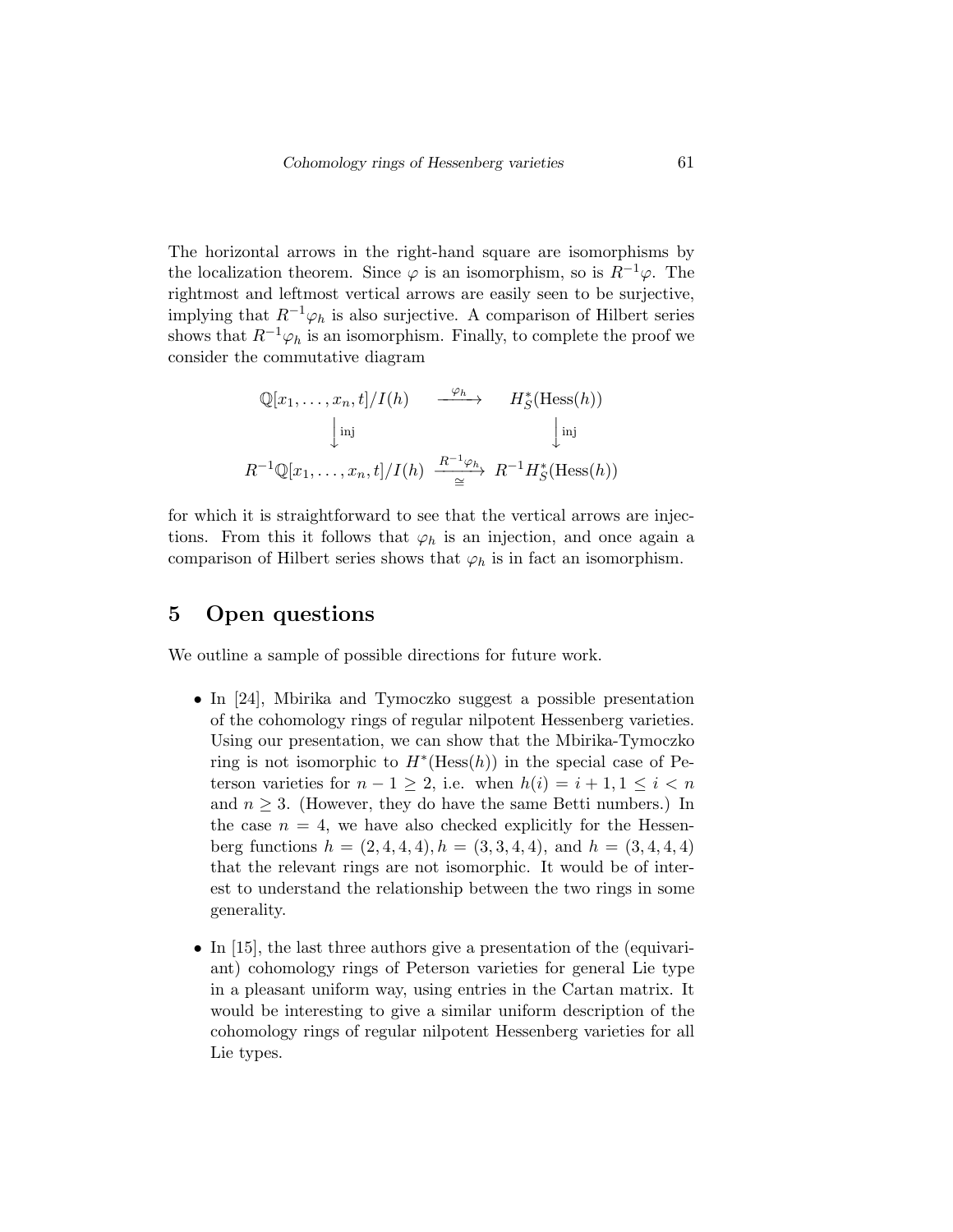- In the case of the Peterson variety (in type A), a basis for the S-equivariant cohomology ring was found by the second author and Tymoczko in [16]. In the general regular nilpotent case, and following ideas of the second author and Tymoczko [17], it would be of interest to construct similar additive bases for  $H^*_{\mathcal{S}}(\text{Hess}(h)).$ Additive bases with suitable geometric or combinatorial properties could lead to an interesting 'Schubert calculus' on regular nilpotent Hessenberg varieties.
- Fix a Hessenberg function h and let  $S : \mathbb{C}^n \to \mathbb{C}^n$  be a regular semisimple linear operator, i.e. a diagonalizable operator with distinct eigenvalues. There is a natural Weyl group action on the cohomology ring  $H^*(\text{Hess}(S,h))$  of the regular semisimple Hessenberg variety corresponding to  $h$  (cf. for instance [30, p. 381 and also [28]). Let  $H^*(\text{Hess}(S,h))^W$  denote the ring of W-invariants where W denotes the Weyl group. It turns out that there exists a surjective ring homomorphism  $H^*(\text{Hess}(N, h)) \to$  $H^*(\text{Hess}(S,h))^W$  which is an isomorphism in the special case of the Peterson variety. (Historically this line of thought goes back to Klyachko's 1985 paper [21].) In an ongoing project, we are investigating properties of this ring homomorphism for general Hessenberg functions h.

| Hiraku Abe<br>Advanced Mathematical Institute.<br>Osaka City University,<br>Sumiyoshi-ku,<br>Japan, Osaka 558-8585,<br>hirakuabe@globe.ocn.ne.jp | Megumi Harada<br>Department of Mathematics<br>and Statistics.<br>McMaster University<br>1280 Main Street West, Hamilton,<br>Ontario L8S4K1, Canada<br>Megumi.Harada@math.mcmaster.ca |
|--------------------------------------------------------------------------------------------------------------------------------------------------|--------------------------------------------------------------------------------------------------------------------------------------------------------------------------------------|
| Tatsuva Horiguchi                                                                                                                                | Mikiya Masuda                                                                                                                                                                        |
| Department of Mathematics,                                                                                                                       | Department of Mathematics,                                                                                                                                                           |
| Osaka City University,                                                                                                                           | Osaka City University,                                                                                                                                                               |
| Sumiyoshi-ku,                                                                                                                                    | Sumiyoshi-ku,                                                                                                                                                                        |
| Osaka 558-8585, Japan                                                                                                                            | Osaka 558-8585, Japan                                                                                                                                                                |
| d13saR0z06@st.osaka-cu.ac.jp                                                                                                                     | masuda@sci.osaka-cu.ac.jp                                                                                                                                                            |

#### References

[1] Abe H., Harada M., Horiguchi T., Masuda M.; The equivariant cohomology rings of regular Hessenberg varieties in Lie type A, in preparation.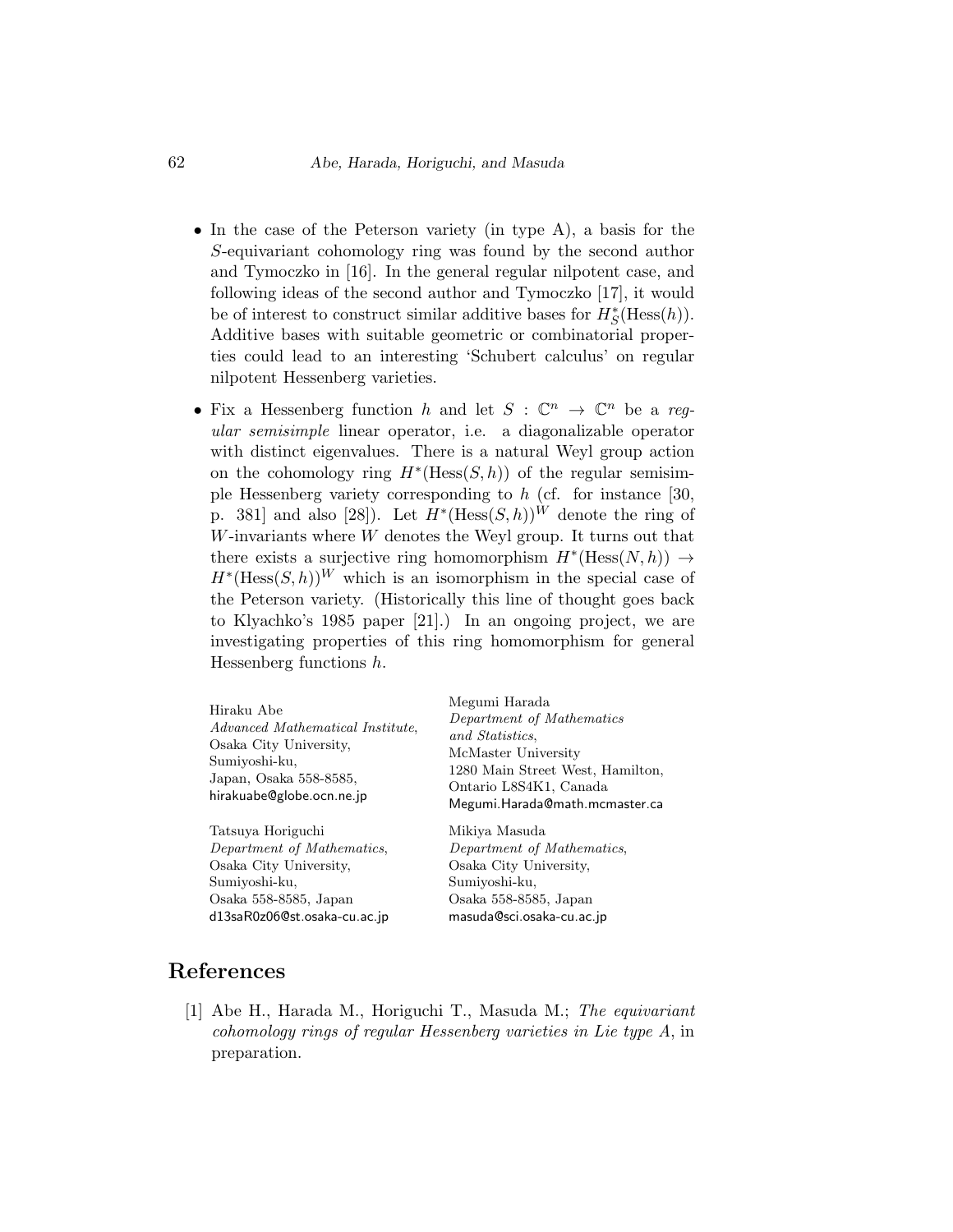- [2] Abe H., Horiguchi T.; The torus equivariant cohomology rings of Springer varieties, arXiv:1404.1217.
- [3] Bayegan D., Harada M.; A Giambelli formula for the  $S^1$ equivariant cohomology of type A Peterson varieties, Involve, 5:2 (2012), 115–132.
- [4] Bayegan D., Harada M.; Poset pinball, the dimension pair algorithm, and type A regular nilpotent Hessenberg varieties, ISRN Geometry, Article ID: 254235, 2012, doi:10.5402/2012/254235.
- [5] Brion M., Carrell J.; The equivariant cohomology ring of regular varieties, Michigan Math. J. 52 (2004), 189–203.
- [6] De Mari F.; On the Topology of Hessenberg Varieties of a Matrix, Ph.D. thesis, Washington University, St. Louis, Missouri, 1987.
- [7] De Mari F., Procesi C., Shayman M.; Hessenberg varieties, Trans. Amer. Math. Soc. 332:2 (1992), 529–534.
- [8] De Mari F., Shayman M.; Generalized Eulerian numbers and the topology of the Hessenberg variety of a matrix, Acta Appl. Math. 12 (1988) 213–235.
- [9] Dewitt B., Harada M.; Poset pinball, highest forms, and  $(n-2, 2)$ Springer varieties, Elec. J. of Comb. 19 (Issue 1) P56, 2012.
- [10] Drellich E.; Monk's Rule and Giambelli's Formula for Peterson Varietiesof All Lie Types, arXiv:1311.3014.
- [11] Fukukawa Y., Harada M., Masuda M.; The equivariant cohomology rings of Peterson varieties, arXiv:1310.8643. To be published in J. Math. Soc. of Japan.
- [12] Fulman J.; Descent identities, Hessenberg varieties, and the Weil Conjectures, Journal of Combinatorial Theory, Series A, 87: 2 (1999), 390–397.
- [13] Fulton W.; Young Tableaux, London Math. Soc. Student Texts 35 . Cambridge Univ. Press, Cambridge, 1997.
- [14] Fung F.; On the topology of components of some Springer fibers and their relation to Kazhdan-Lusztig theory, Adv. Math., 178:2 (2003) 244–276.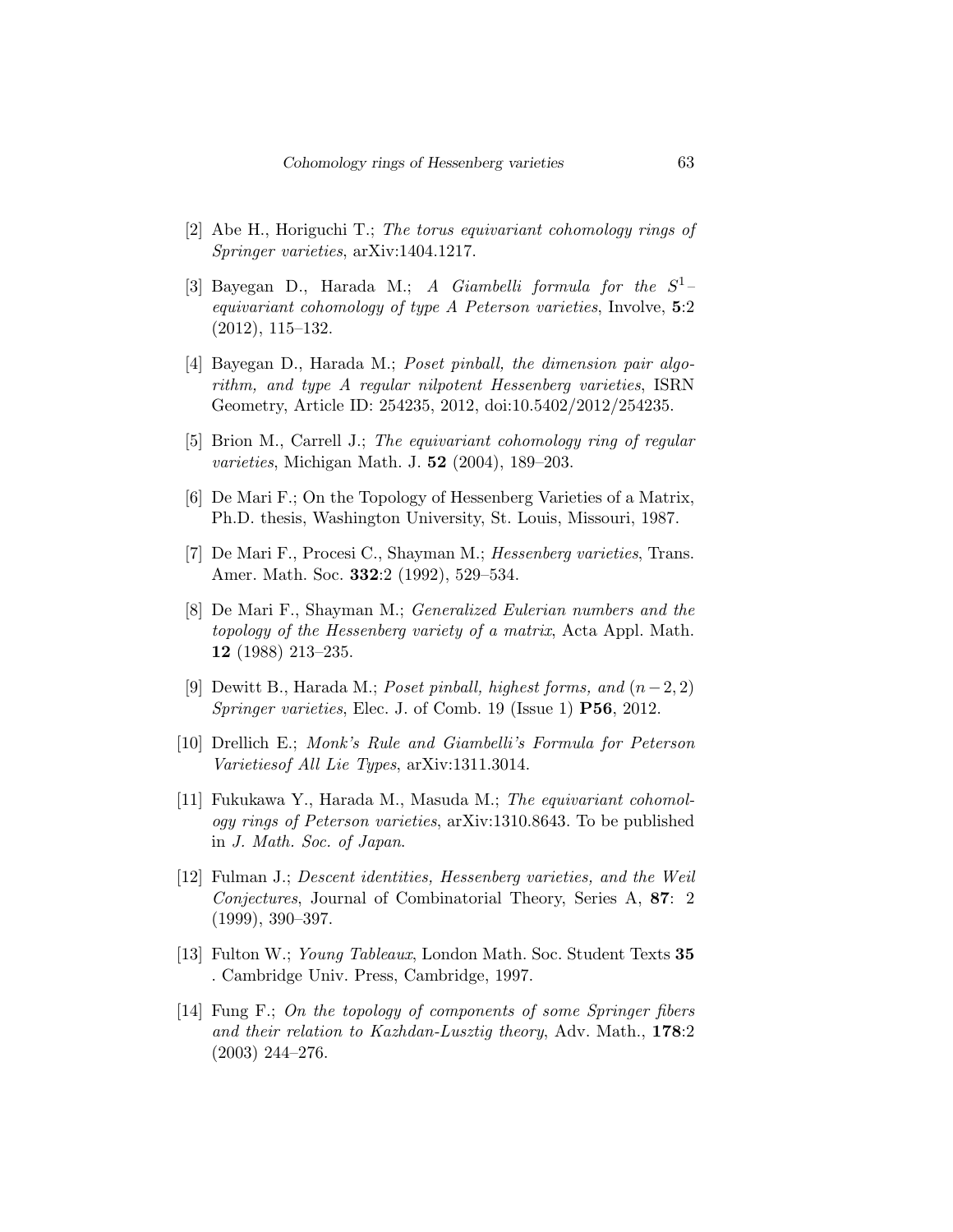- [15] Harada M., Horiguchi T., Masuda M., The equivariant cohomology rings of Peterson varieties in all Lie types, arXiv:1405.1785. To be published in Canad. Math. Bull.
- [16] Harada M., Tymoczko J.; A positive Monk formula in the  $S^1$ equivariant cohomology of type A Peterson varieties, Proc. London Math. Soc. 103: 1 (2011) 40–72 doi: 10.1112/plms/pdq038.
- [17] Harada M., Tymoczko J.; Poset pinball, GKM-compatible subspaces, and Hessenberg varieties, arXiv:1007.2750.
- [18] Horiguchi T.; The  $S^1$ -equivariant cohomology rings of  $(n-k, k)$ Springer varieties, arXiv:1404.1199. To be published in Osaka J. Math.
- [19] Insko E., Tymoczko J.; Affine pavings of regular nilpotent Hessenberg varieties and intersection theory of the Peterson variety, arXiv:1309.0484.
- [20] Insko E., Yong A.; Patch ideals and Peterson varieties, Transform. Groups 17 (2012), 1011–1036.
- [21] Klyachko A.; Orbits of a maximal torus on a flag space, Functional analysis and its applications, 19: 1 (1985), 65–66. http://dx.doi.org/10.1007/BF01086033.
- [22] Kostant B.; Flag Manifold Quantum Cohomology, the Toda Lattice, and the Representation with Highest Weight  $\rho$ , Selecta Math. 2 (1996), 43–91.
- [23] Mbirika A.; A Hessenberg generalization of the Garsia-Procesi basis for the cohomology ring of Springer varieties, Electron. J. Comb. 17: 1 Research Paper 153, 2010.
- [24] Mbirika A., Tymoczko J.; Generalizing Tanisaki's ideal via ideals of truncated symmetric funcitons, J. Alg. Comb. 37 (2013), 167– 199.
- [25] Rietsch K.; Totally positive Toeplitz matrices and quantum cohomology of partial flag varieties, J. Amer. Math. Soc. 16:2 (2003), 363–392(electronic).
- [26] Springer T.; Trigonometric sums, Green functions of finite groups and representations of Weyl groups, Invent. Math. 36 (1976), 173– 207.